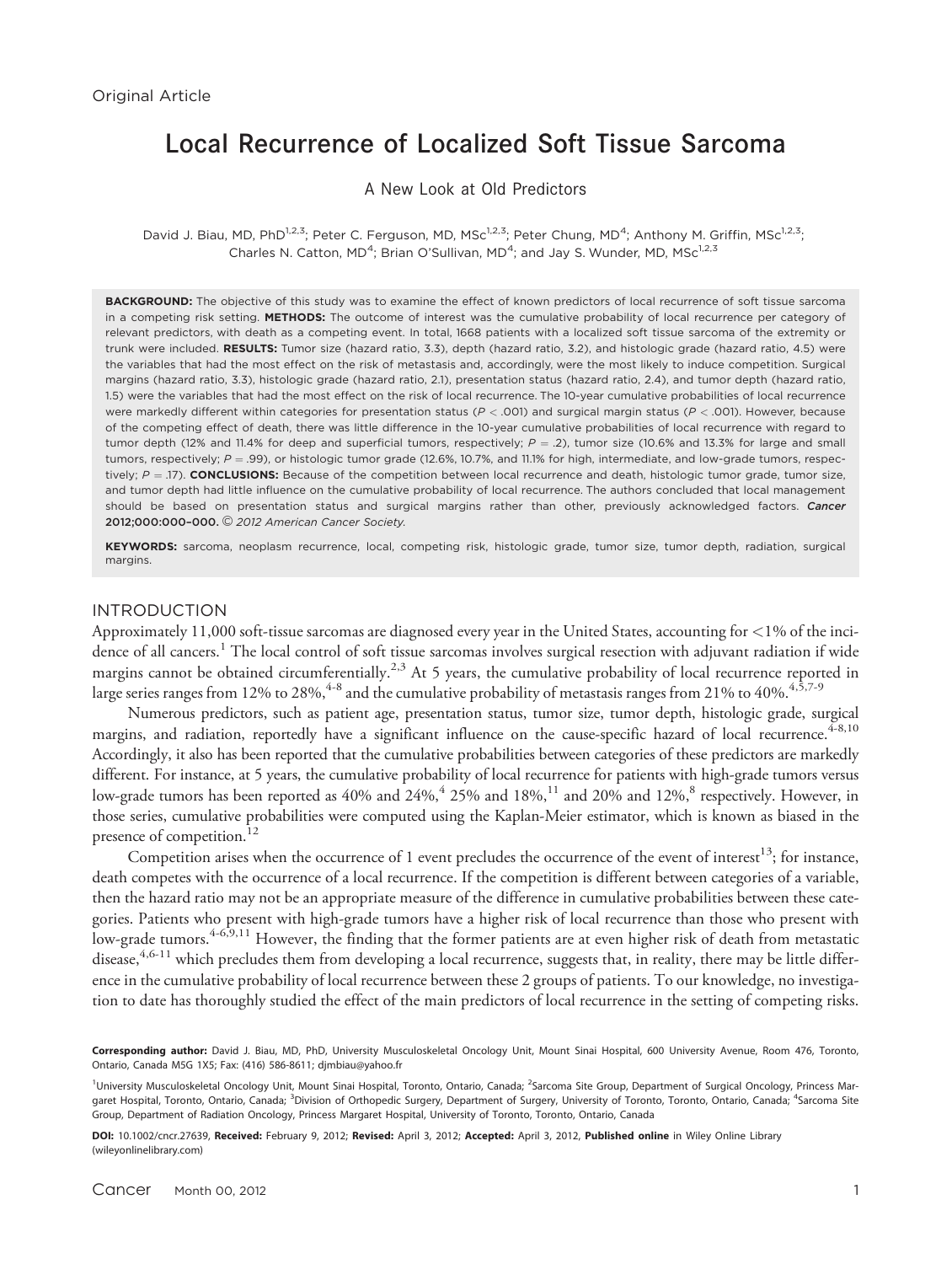Table 1. Presentation and Treatment Characteristics,  $n = 1668$ 

| <b>Variable</b>                                                                                                                                                                                                                                                 | No. of<br>Patients (%)                                                                                    |
|-----------------------------------------------------------------------------------------------------------------------------------------------------------------------------------------------------------------------------------------------------------------|-----------------------------------------------------------------------------------------------------------|
| Age<br>>60y                                                                                                                                                                                                                                                     | 751 (45)                                                                                                  |
| Sex<br>Men                                                                                                                                                                                                                                                      | 913 (55)                                                                                                  |
| <b>Tumor site</b><br><b>Upper extremity</b><br>Lower extremity<br>Trunk                                                                                                                                                                                         | 455 (27)<br>1094 (66)<br>114(7)                                                                           |
| <b>Presentation status</b><br><b>Recurrent disease</b>                                                                                                                                                                                                          | 136 (8)                                                                                                   |
| Histologic subtype<br>Angiosarcoma<br>Solitary fibrous tumor<br>Fibrosarcoma<br>Liposarcomas, pleo/dediff<br><b>MPNST</b><br>Synovial sarcomas<br>Sarcomas, other<br>Leiomyosarcomas<br>Liposarcomas, myxoid/round cell<br>Pleomorphic undifferentiated sarcoma | 32 (2)<br>36(2)<br>83 (5)<br>102(6)<br>111 $(7)$<br>115(7)<br>148 (9)<br>185 (11)<br>207 (12)<br>644 (39) |
| <b>Tumor size</b><br>Large                                                                                                                                                                                                                                      | 976 (62)                                                                                                  |
| Tumor depth<br>Deep<br>Tumor grade                                                                                                                                                                                                                              | 1153 (70)                                                                                                 |
| 1<br>$\overline{2}$<br>3                                                                                                                                                                                                                                        | 205 (12)<br>529 (32)<br>920 (56)                                                                          |
| <b>Surgery type</b><br>Amputation                                                                                                                                                                                                                               | 91 (5)                                                                                                    |
| Surgical margin status<br><b>Positive</b>                                                                                                                                                                                                                       | 246 (15)                                                                                                  |
| Radiotherapy<br>Yes                                                                                                                                                                                                                                             | 1150 (69)                                                                                                 |
| Chemotherapy<br>Yes                                                                                                                                                                                                                                             | 72 (4)                                                                                                    |

Abbreviations: MPNST, malignant peripheral nerve sheath tumor; Pleo/ Dediff, pleomorphic/dedifferentiated.

Because predictors like histologic grade, tumor depth, tumor size, and other variables play an important role in the treatment decision for patients who present with soft tissue sarcoma, <sup>14-16</sup> the objective of the current study was to reinterpret the clinical significance of the main predictors of local recurrence in a competing risk setting.

#### MATERIALS AND METHODS

#### Patients and Treatments

Between 1989 and 2010, 2048 consecutive patients with a soft tissue sarcoma of the extremity or trunk were treated

at the combined Sarcoma Unit of Mount Sinai Hospital and Princess Margaret Hospital, Toronto, Canada. Of these, we excluded 136 patients who developed metastasis before definitive surgery as well as 145 patients who presented with well differentiated liposarcomas and 99 patients who presented with dermatofibrosarcoma protuberans because of their different biology and low risk of local recurrence. This study was approved by the local research ethics board.

All treatment decisions were made at dedicated sarcoma multidisciplinary tumor boards. The surgical objective was to obtain a circumferential wide resection margin with a 1-cm to 2-cm cuff of normal tissue, or fascia, surrounding the specimen; otherwise, patients typically received radiation therapy. Follow-up visits were planned every 3 months for the first 2 years, then every 6 months until the fifth year, and then annually until the 10th year, at which time, follow-up normally was discontinued.

Local status at presentation was classified as primary if the patient underwent surgery for the first time or as part of the re-excision of a previously excised soft tissue sarcoma with inadequate margins (''whoops'' procedure); otherwise tumors were classified as recurrent. Tumors of that measured  $\leq$ 5 cm were classified as small, and other tumors were classified as large. The depth of the tumor was classified as superficial for tumors above the fascia superficialis and deep for tumors that were deep to or involving this fascia. The histologic grade of the tumor was based on the 3-tier grading system of the French Federation of Cancer Centers Sarcoma Group.17 Surgical resection margins were considered positive if tumor cells extended to the inked margins and negative otherwise.

The cohort included 1668 patients, 913 [55%] men, and 751 patients aged > 60 years old (Table 1). One thousand ninety-four patients (66%) presented with a tumor affecting the lower limb, and 136 patients (8%) with a recurrent tumor. Tumors more frequently were deep (1153 tumors; 70%), large (976 tumors; 62%), and of intermediate or high grade (1449 tumors; 88%). Pleomorphic undifferentiated sarcoma was the most common diagnosis (644 patients; 39%). Ninety-one patients (5%) underwent amputation, 72 patients (4%) received chemotherapy, and 1150 patients (69%) received radiation; of these latter patients, radiation was received preoperatively by 67% of patients, postoperatively by 27% of patients, and both preoperatively and postoperatively by 6% of patients. The median follow-up was 38 months (first to third quartile, 15-84 months).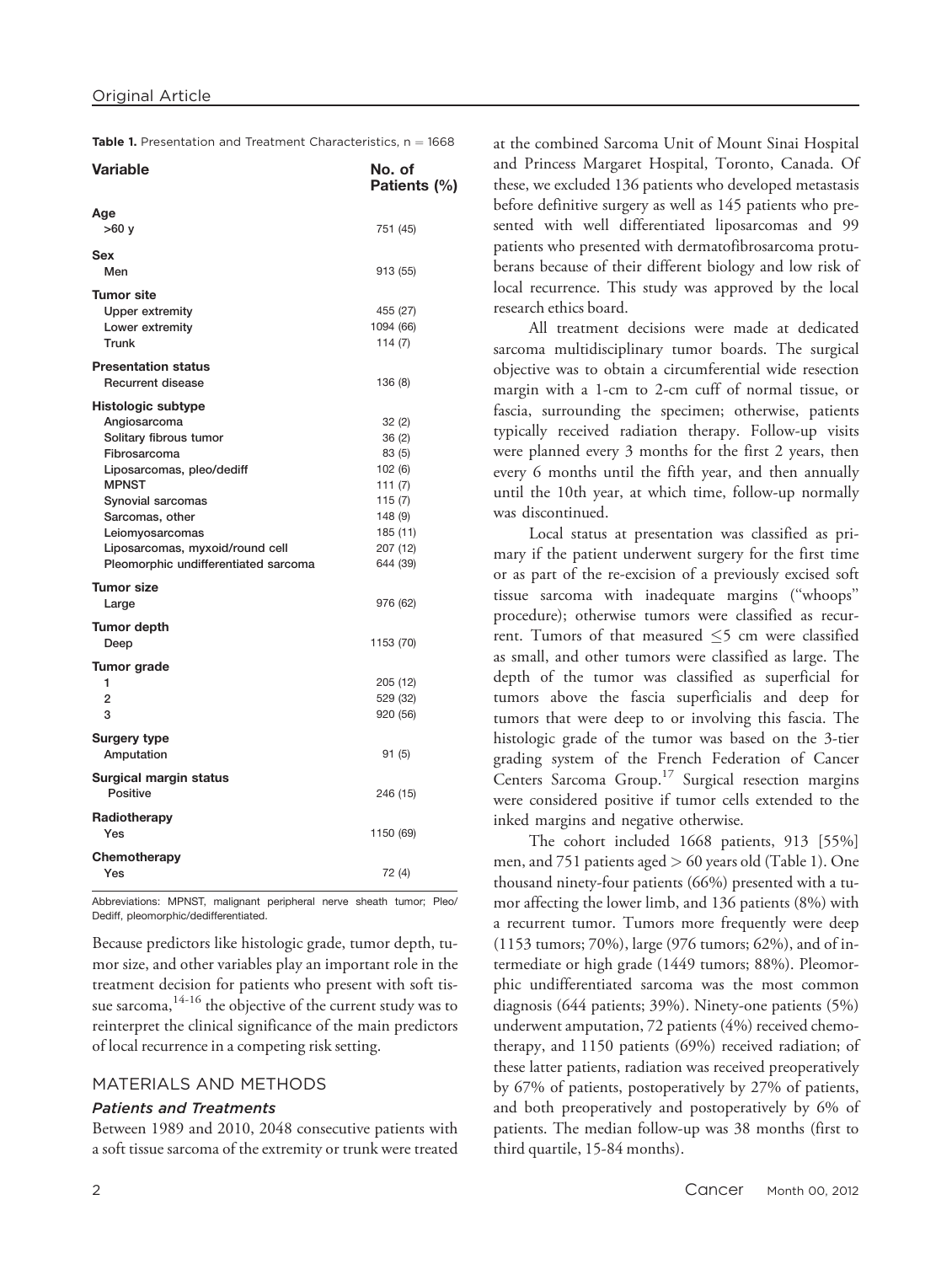

Figure 1. This is a representation of the models for local recurrence in noncompeting (Kaplan-Meier) and competing settings over time. In the noncompeting scenario, patients may only experience a local recurrence (LR) over follow-up; in the competing scenario, patients may experience LR or death (competing event). Over each period (from time zero  $t_0$  to  $t_1$ ,  $t_1$  to  $t_2$ , ...), patients who remain alive are transferred to the other state(s) according to some risk or hazard ( $\lambda$ ). The hazard of local recurrence ( $\lambda_{A}$ ) is 0.1 in this example and is the same in both settings; namely, 10% of the patients who are alive at the beginning of each period will be transferred to the LR state during that period. However, patients in the competing scenario also are subject to the competing risk ( $\lambda_B = \lambda_A \times 2$ ) and are transferred accordingly. (A-D) The end and beginning of successive periods are illustrated, indicating that, over time, the cumulative probability of LR (percentages on the right) is overestimated in the noncompeting (Kaplan-Meier) scenario, because no account is made for the competition. It is noteworthy that, for clarity, censoring is not represented, because it would not change the estimation of cumulative probabilities.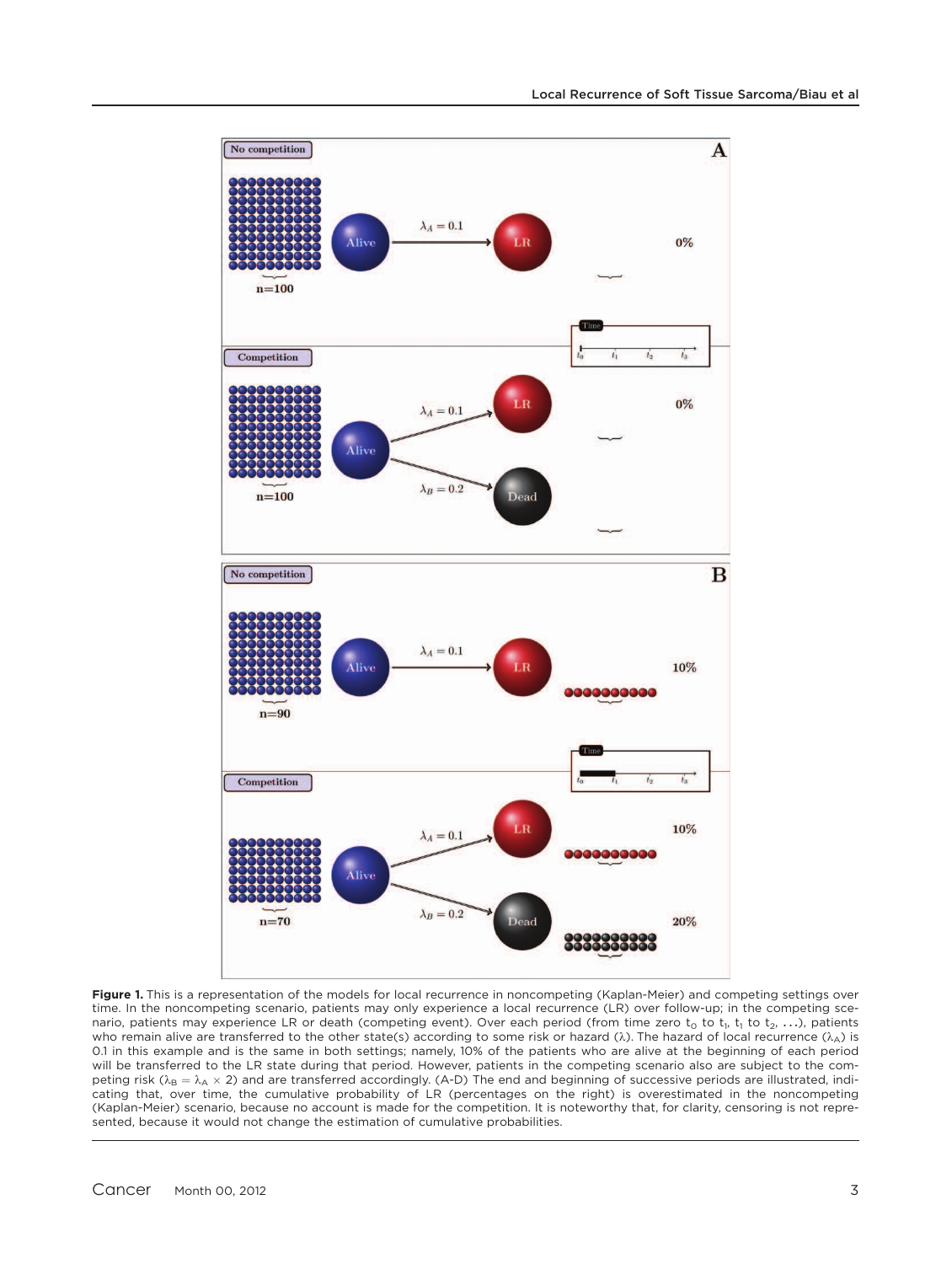

Figure 1. Continued

#### **Methods**

The outcome of interest was the cumulative probability of local recurrence with death as a competing event. Estimations and 95% confidence intervals (CIs) were computed with the cumulative incidence function.<sup>13</sup> Patients who did not experience the event of interest or death over the course of the study were censored at their last follow-up.

To interpret the effect of the competition between local recurrence and death on relevant variables, first, we estimated the hazard ratio for these variables for both local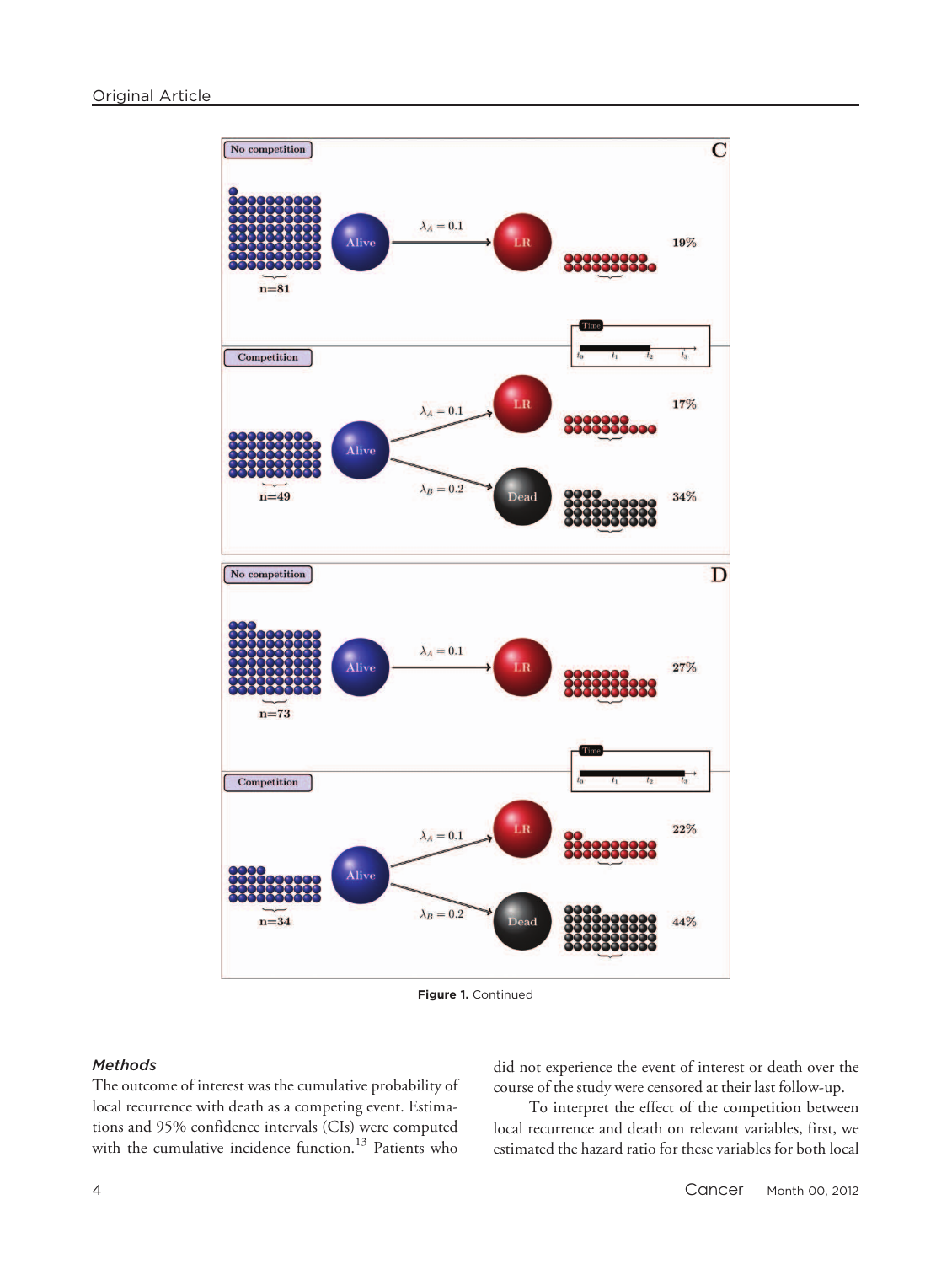

Figure 2. The cumulative probability of an event A (ev.A) is illustrated for 2 categories of a variable (eg, low-grade and highgrade tumor) in a competing risk scenario. Patients in category 1 have a low probability of event A (eg, local recurrence;  $\lambda_{1A}$  = 0.05) and event B (ev.B) (death;  $\lambda_{1B} = 0.1$ ). Patients in category 2 are at greater risk for event A ( $\lambda_{2A} = 0.1$ ) and are at even greater risk for the competing event B ( $\lambda_{2B} = 0.4$ ). Consequently, for that variable, the hazard ratio of event A is  $\lambda_{2A}/\lambda_{1A} = 2$ , and the hazard ratio of the competing event B is  $\lambda_{2B}/\lambda_{1B} = 4$ . It is observed that, over time, the cumulative probability of event A for patients in category 1 gradually reaches that of patients in category 2. At the end of the fourth period, the cumulative probability is 19% for patients in category 1 and 20% for patients in category 2. The reason is that, over time, more patients in category 2 fail from the competing event, and fewer are available for event A. Conversely, patients in category 1 have a lower risk but, on average, they will carry that risk for a longer time.

recurrence and metastasis in unadjusted and adjusted Cox proportional hazard models.18 On the basis of previous reports from the literature,  $4-11$  the following variables were considered to be of importance: age  $(60$  years and >60 years), local status at presentation (primary or recurrent), tumor size, tumor grade (1, 2, and 3), tumor depth (superficial or deep), histologic subtype, radiation (yes or no), chemotherapy (yes or no), and surgical margins (positive or negative). Age had a complex, nonlinear effect on both local recurrence and metastasis that yielded a separate analysis and report; for simplicity, models were stratified on age, but its effect is not presented here<sup>19</sup>; Cox proportional hazard models also were stratified according to histologic subtypes. Continuous predictors were categorized to facilitate the interpretation. All tests were bilateral at the .05 level and were based on the Wald test except when specified otherwise. Cumulative incidence curves were compared with a Gray test. $^{20}$  All computations were performed using R (R Foundation for Statistical Computing, Vienna, Austria).21 Unless specified otherwise, the words "risk" and "hazard" refer to the cause-specific hazard,<sup>13</sup> and estimates refer to that from the univariable regression models. Figures 1 and 2 illustrate the effect of competition

on the cumulative probability of an event and its relevance with regard to categories of a predictor.

#### RESULTS

Tumor size, tumor depth, and histologic tumor grade were the variables that had the most effect on the risk of metastasis (Table 2). Patients who had high-grade tumors had 4.5 times greater risk (95% CI, 2.8-7.3) of developing metastasis than patients who had low-grade tumors. Patients who presented with deep tumors or large tumors had 3.2 times greater risk (95% CI, 2.4-4.2) and 3.3 times greater risk (95% CI, 2.6-4.3) of developing a metastasis compared with those who presented with superficial or small tumors, respectively. Surgical margins, histologic grade, presentation status, tumor depth, and radiotherapy were the variables that had the most effect on the risk of local recurrence (Table 2). Patients with positive surgical margins had 3.3 times greater risk (95% CI, 2.3-4.7) of developing a local recurrence compared with those who had negative surgical margins. Patients who presented with locally recurrent tumors, high-grade tumors, and deep tumors had 2.4 times greater risk (95% CI, 1.5-3.7), 2.1 times greater risk (95% CI, 1-4.1), and 1.5 times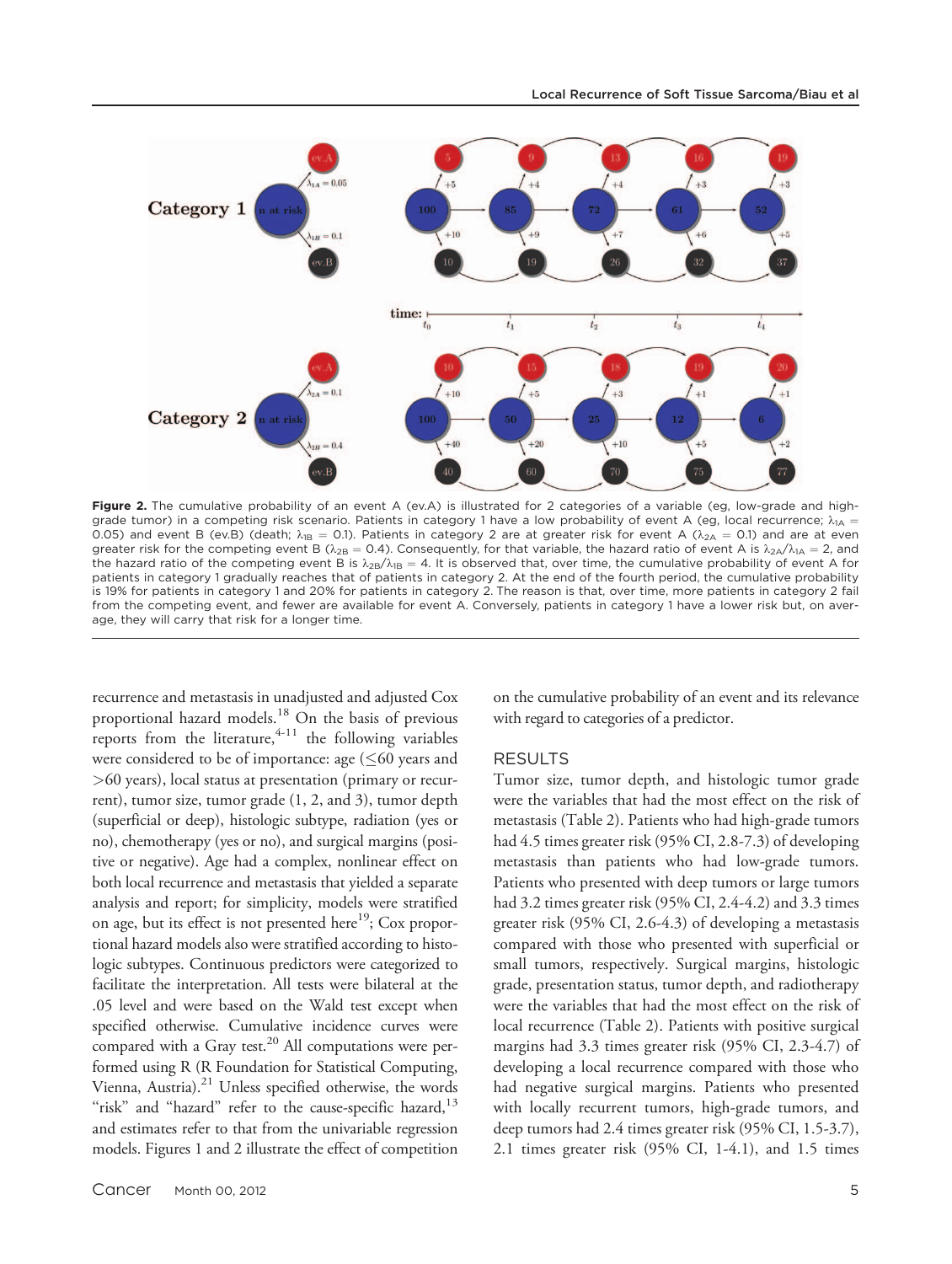|                                         | <b>HR (95% CI)</b>  |                     |                     |                            |
|-----------------------------------------|---------------------|---------------------|---------------------|----------------------------|
|                                         | <b>Metastasis</b>   |                     |                     | <b>Local Recurrence</b>    |
| Variable                                | Univariable Model   | Multivariable Model | Univariable Model   | <b>Multivariable Model</b> |
| <b>Presentation status</b><br>Recurrent | $0.65(0.44 - 0.96)$ | $0.68(0.45-1.03)$   | 2.38 (1.52-3.73)    | 1.83 (1.13-2.97)           |
| Tumor size<br>Large                     | $3.34(2.62 - 4.25)$ | 2.57 (1.99-3.32)    | 1.17 (0.82-1.68)    | $1.05(0.71 - 1.55)$        |
| Tumor depth<br>Deep                     | $3.16(2.39 - 4.19)$ | $2.50(1.83 - 3.44)$ | 1.47 (0.97-2.20)    | $1.61(1.00-2.59)$          |
| Tumor grade                             |                     |                     |                     |                            |
| 2                                       | 1.98 (1.20-3.27)    | 1.66 (0.97-2.83)    | 1.52 (0.74-3.12)    | 1.78 (0.84-3.79)           |
| 3                                       | 4.53 (2.82-7.29)    | $3.47(2.08-5.80)$   | 2.07 (1.04-4.13)    | 2.16 (1.05-4.43)           |
| Surgical margin status<br>Positive      | 1.50 (1.19-1.89)    | $1.37(1.08-1.75)$   | 3.25 (2.27-4.66)    | $3.43(2.30-5.13)$          |
| Radiotherapy<br>Yes                     | 1.44 (1.15-1.80)    | $0.78(0.61 - 0.99)$ | $0.75(0.52 - 1.07)$ | $0.48(0.32 - 0.73)$        |
| Chemotherapy<br>Yes                     | 1.69 (1.15-2.48)    | $1.09(0.72 - 1.63)$ | 1.39 (0.65-2.99)    | 1.49 (0.66-3.37)           |

Table 2. Univariable and Multivariable Regression Models on the Cause-Specific Hazard of Metastasis and Local Recurrence

Abbreviations: CI, confidence interval; HR, hazard ratio.

The effects presented are that of the category presented in comparison to the category not presented. For instance, "Large" tumors have a 3.34 increased risk of metastasis compared to "Small" tumors.

Table 3. Cumulative Probability of Local Recurrence and Death at 10 Years

|                            | 10-Year CP (95% CI) |                   |              |
|----------------------------|---------------------|-------------------|--------------|
| Variable                   | Death <sup>a</sup>  | Local Recurrence  | $\mathsf{P}$ |
| <b>Presentation status</b> |                     |                   |              |
| Primary                    | 30.2 (27-33.5)      | $10.8(8.7-13.1)$  | < .001       |
| Recurrent                  | 26 (17.2-35.7)      | 22 (13.9-31.3)    |              |
| <b>Tumor size</b>          |                     |                   | .99          |
| Small                      | 14.8 (10.9-19.3)    | 13.3 (9.6-17.6)   |              |
| Large                      | 39.5 (35.3-43.7)    | 10.6 (8.3-13.2)   |              |
| <b>Tumor depth</b>         |                     |                   | $\cdot$ .2   |
| Superficial                | 15.8 (11.3-21.1)    | $11.4(7.1-16.7)$  |              |
| Deep                       | 35.1 (31.4-38.8)    | 12 (9.7-14.5)     |              |
| Tumor grade                |                     |                   | .17          |
| 1                          | 17.2 (9.3-27.3)     | $11.1 (4-22.2)$   |              |
| $\overline{\mathbf{c}}$    | 21.6 (16.9-26.8)    | $10.7(7.7-14.3)$  |              |
| 3                          | 37.6 (33.3-41.9)    | 12.6 (9.8-15.8)   |              |
| Surgical margin status     |                     |                   | <.001        |
| Negative                   | 27.5 (24.2-30.8)    | $9.2(7.2 - 11.6)$ |              |
| Positive                   | 41.2 (33.3-49)      | 23.9 (17.6-30.8)  |              |
| Radiotherapy               |                     |                   | .085         |
| <b>No</b>                  | 25 (19.5-30.8)      | 16.5 (11.3-22.4)  |              |
| Yes                        | 31.7 (28.1-35.4)    | $10(8-12.4)$      |              |
| Chemotherapy               |                     |                   | .48          |
| <b>No</b>                  | 29.9 (26.8-33.1)    | $11.7(9.6-14.1)$  |              |
| Yes                        | 29.9 (18-42.8)      | 12.5 (5.4-22.7)   |              |
|                            |                     |                   |              |

Abbreviations: CI, confidence interval; CP, cumulative probability.

a With death as a competing event, that is, death occurring as the first event.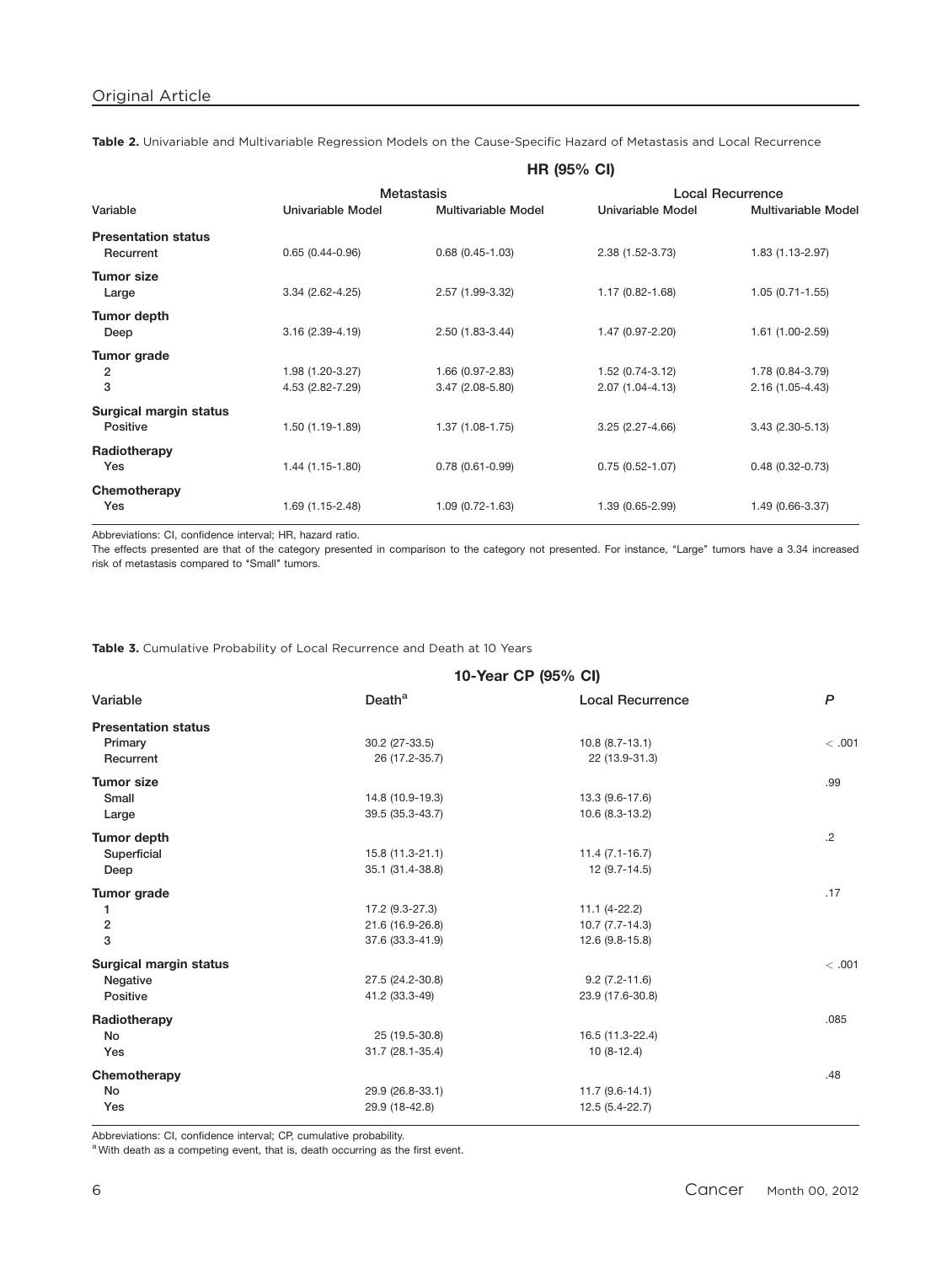

Figure 3. Cumulative probabilities of local recurrence are illustrated according to (A) tumor depth, (B) tumor size, and (C) tumor grade with (D-F) death as a competing event.

greater risk (95% CI, 1-2.2) of developing a local recurrence, respectively, than their counterparts with primary tumors, low-grade tumors, and superficial tumors, respectively. Patients who received radiation had their risk of local recurrence reduced by a factor of 1.3 times (95% CI,  $0.5-1.1$ ).

The 10-year cumulative probabilities of local recurrence were markedly different within categories for presentation status ( $P < .001$ ) and surgical margins ( $P <$ .001) (Table 3, Fig. 3). Patients who presented with recurrent sarcoma and those who had positive surgical margins had a 10-year cumulative probability of local recurrence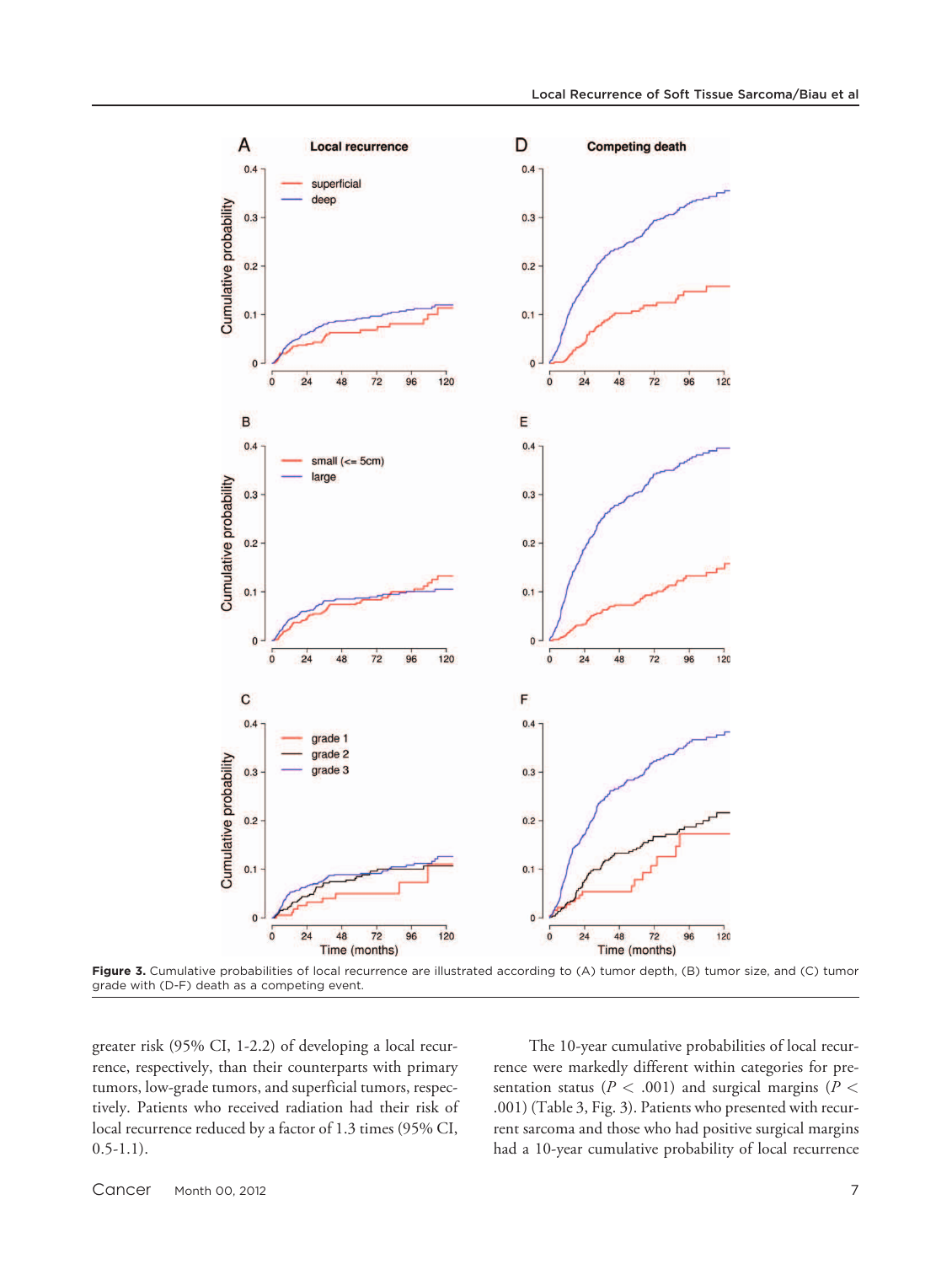

Figure 4. Cumulative probabilities of local recurrence are illustrated according to (A) presentation status, (B) surgical margin status, and (C) radiotherapy with (D-F) death as a competing event.

of 22% and 23.9%, respectively; in contrast, at 10 years, the cumulative probability of local recurrence for patients who presented with primary sarcoma and those who had negative surgical margins were 10.8% and 9.2%, respectively (Table 3, Fig. 3). The 10-year cumulative probability of local recurrence for patients who received radiation was 10% compared with 16.5% for those who did not

receive radiation ( $P = .085$ ) (Table 3, Fig. 3). However, there was little difference in the 10-year cumulative probabilities of local recurrence with regard to tumor depth  $(P = .2)$ , tumor size  $(P = .99)$ , or histologic tumor grade  $(P = .12)$  (Table 3, Fig. 4). At 10 years, the cumulative probability of local recurrence for patients who presented with small tumors was 13.3% compared with 10.6% for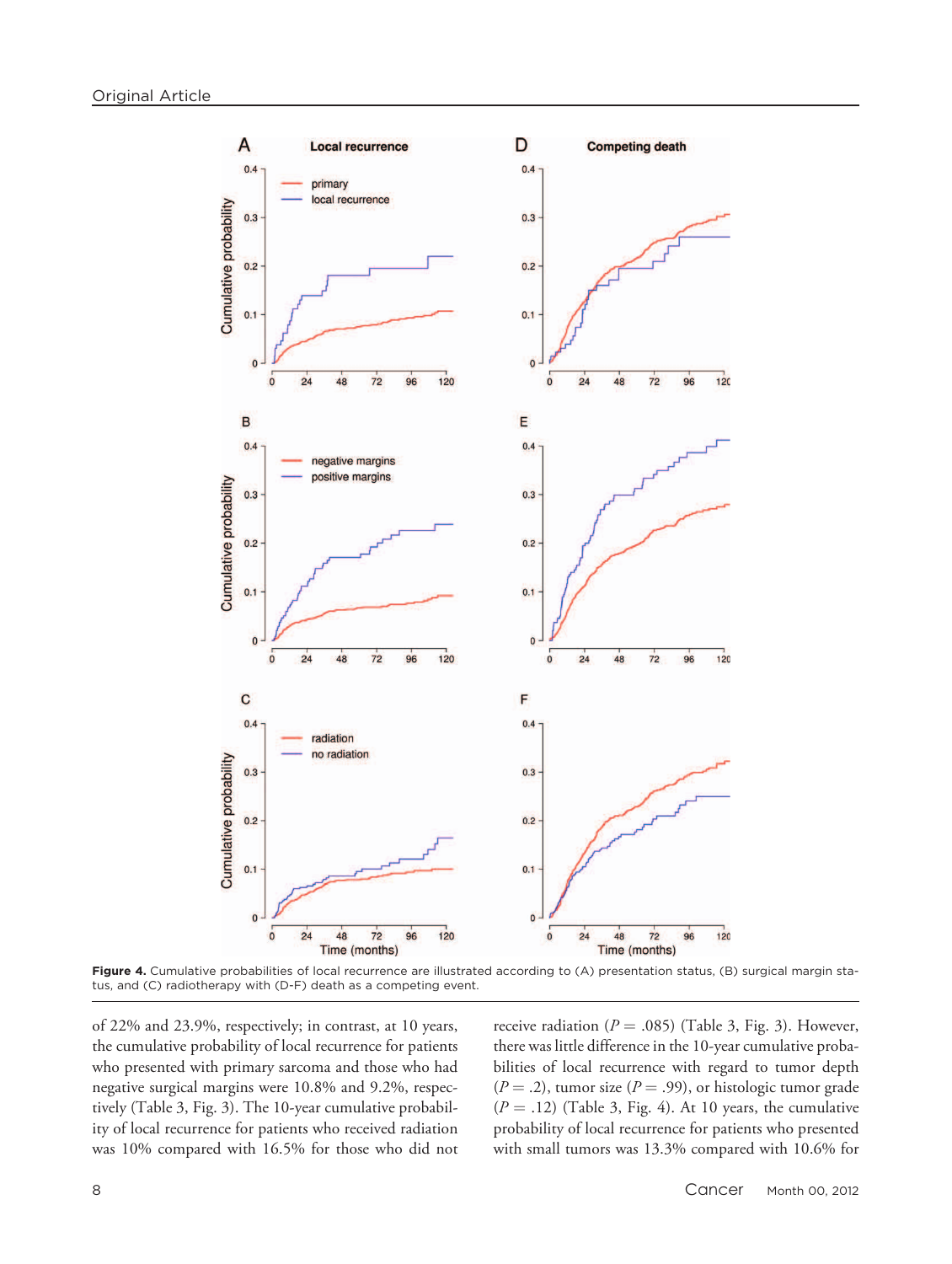those who presented with large tumors. The 10-year cumulative probability of local recurrence for patients who had deep tumors was 12% compared with 11.4% for those who had superficial tumors. The 10-year cumulative probability of local recurrence was 11.1% for patients who presented with low-grade tumors, 10.7% for those who presented with intermediate-grade tumors, and 12.6% for those who presented with high-grade tumors.

# **DISCUSSION**

Competition arises when the occurrence of an event precludes the occurrence of the event of interest. $13$  In the presence of competition, the Kaplan-Meier method overestimates the probability of the event of interest, because it considers that patients who experienced the competing event are still at risk for the event of interest. In the current study, this means that patients who die would be censored, but they would still be considered at risk of having a local recurrence when this is obviously no longer possible. Therefore, in the presence of competition, the cumulative incidence estimator developed by Prentice et  $al^{13}$  should be the preferred method for comparing clinical outcomes instead of the Kaplan-Meier method. Moreover, if the amount of competition differs between the categories of a variable, such as the risk of death between patients with low-grade tumors and high-grade tumors, then the difference in the risk of local recurrence, as measured by the hazard ratio, may be very different from that reported by cumulative probabilities, because the former does not take competition into account. The reason for this is that patients in 1 category may be so affected by the competing event and be withdrawn from the risk of having the event of interest that, over time, the latter event will only occur in a small number of patients (Fig. 2). Consequently, interpreting the effect of a variable on the local recurrence of soft tissue sarcomas requires assessment of both the hazard ratio and the cumulative incidence<sup>22</sup>; the former provides a measure of the instantaneous difference in the risks of local recurrence per category of the variable disregarding the competition, and the latter provides the probability of local recurrence within each category, accounting for the competition that has occurred over time.

In large series, the hazard ratio of local recurrence for high-grade tumors versus low-grade tumors ranges from 1.2 to  $2.6^{4-6,11}$  and is in keeping with findings in the current study (Table 2). However, there was little difference in the cumulative probabilities of local recurrence between histologic grade categories when competition was considered (Fig. 4, Table 3). The reason for this apparent discrepancy is that, although patients with high-grade tumors have an increased risk of local recurrence, they demonstrate an even greater risk of metastasis (Fig. 4, Table 3). Therefore, with increasing follow-up, patients with high-grade tumors are more likely to die and be withdrawn from the risk of developing a local recurrence than those with low-grade tumors. Accordingly, it can be observed (Fig. 4) that the cumulative probability of local recurrence for patients with high-grade tumors quickly plateaus, whereas that for patients with low-grade tumors keeps slowly increasing over time. The difference in competition between the 3 categories of histologic grade is so important that, ultimately, at 10 years, the cumulative probabilities of local recurrence of all 3 categories merge despite significant differences in risks. Other series that reported large differences in cumulative probabilities between groups of patients with different histologic grades (40% and 24%,  $4^4$  25% and 18%,  $^{11}$  and 20% and 12%  $^8$ for high-grade and low-grade tumors, respectively) used the more conventional Kaplan-Meier methodology, which does not take into account the competition between local recurrence and death.<sup>4,8,11</sup>

The effect of tumor depth on local recurrence follows a similar pattern: Patients who have deep-seated tumors have an increased risk of local recurrence compared with those who have superficial tumors based on cause-specific hazard ratios (Table 2), which is in keeping with previous reports, but the difference in competition between local recurrence and death that exists for deep and superficial tumors helps to explain the absence of a difference in cumulative probabilities between these 2 categories at 10 years (Fig. 4, Table 3).

In the current cohort, large tumors were not associated with an increased risk of local recurrence. The effect of tumor size on local recurrence reported in the literature is contradictory. Two centers reported that large tumors were significantly associated with an increased risk of local recurrence with hazard ratios of 1.4 and  $1.6$ ,  $5.11$  and 2 others reported no significant association with hazard ratios of 1.3 and 0.9.<sup>7,9</sup> One explanation why tumor size was not a predictor of local recurrence in the current series is that, given the appropriate surgical means (eg, frequent use of soft tissue flaps and vascular resection and reconstruction) the extent of resection of large tumors did not have to be compromised. In keeping with previous reports,4,9-11 patients with large tumors had a higher risk of metastasis, and the competition between death and local recurrence in this group is more prevalent than in patients with small tumors (Fig. 4). Accordingly, because there is no difference in the risk of local recurrence, as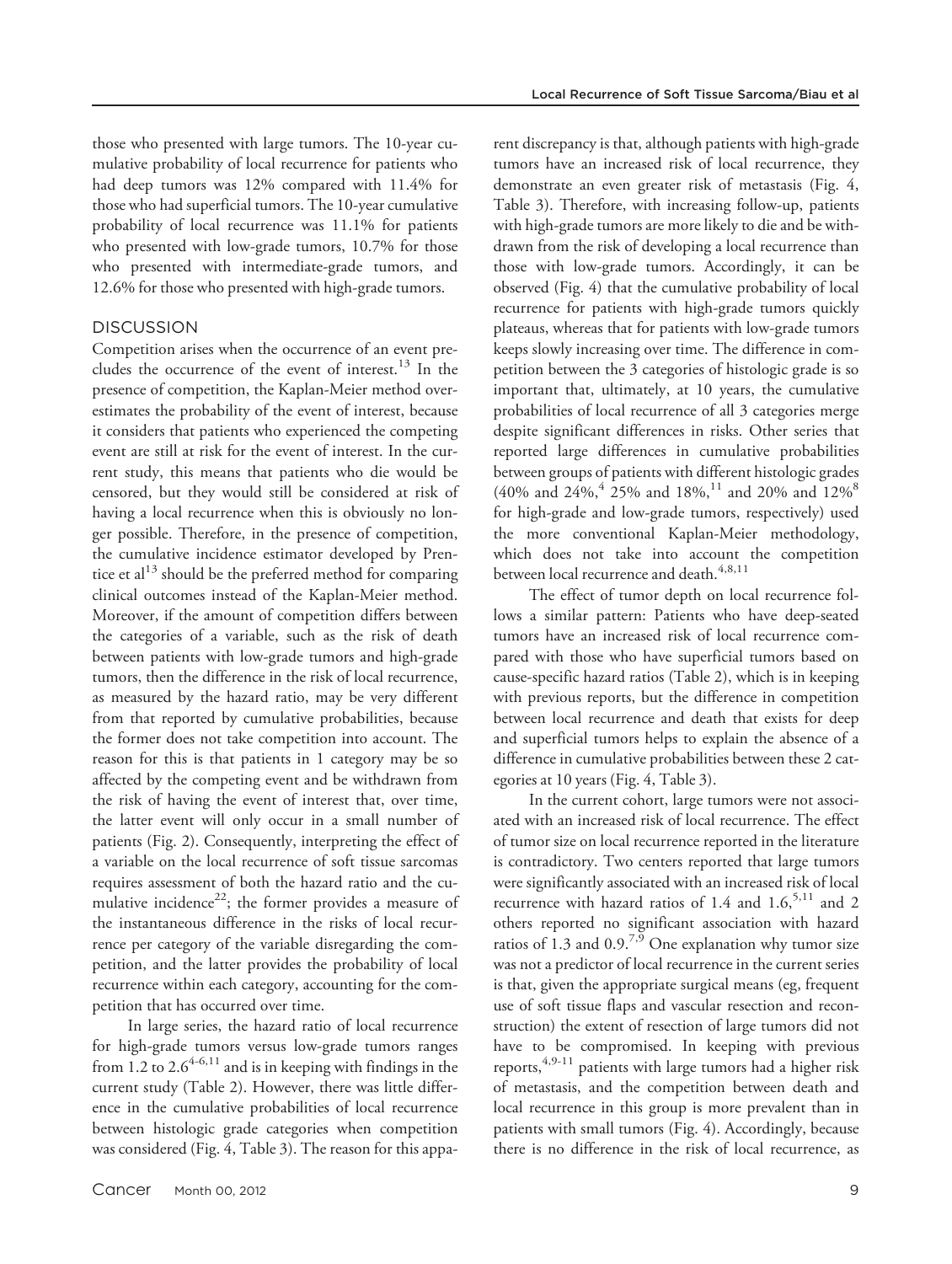follow-up increases, the cumulative probability of local recurrence in patients with small tumors eventually overtakes that of patients with large tumors (Fig. 3, Table 3).

The status of surgical margins is the factor that has the most profound effect on local recurrence, and this has been reported consistently in the literature.<sup>4,6,7,9,11</sup> The competition is similar to that for tumor grade and depth: Patients who have positive surgical margins have an increased cumulative probability of death compared with those who gave negative margins (Fig. 3). However, the increased risk of local recurrence for patients with positive surgical margins is so important (hazard ratio, 3.25) that the cumulative probability of local recurrence for these patients remains higher than that for patients with negative surgical margins. The absence of significant competition between patients who presented with primary sarcoma and those who presented with recurrent sarcoma explains why the effect estimated by the hazard ratio yields a good approximation of the cumulative probability of local recurrence. Indeed, at 10 years, the cumulative probability of local recurrence in patients with recurrent sarcoma was twice that in patients with primary sarcoma, in keeping with a hazard ratio of 2.4 (Fig. 3).

The current findings have significant implications with regard to the current local management of soft tissue sarcomas. Some national guidelines and authors suggest that the use of radiation should take into account the grade, the size, and the depth of the tumor because of the estimated effect of these variables in a noncompeting scenario. For instance, the latest National Comprehensive Cancer Network guidelines<sup>14</sup> recommend that, for American Joint Committee on Cancer stage IA sarcoma (low grade, small, superficial or deep) of the extremity and trunk, radiotherapy or observation should be considered if margins are <1 cm; for American Joint Committee on Cancer stage IB tumors (low grade, large, superficial or deep) with margins <1 cm, again, only radiotherapy should be considered. The latest European Society for Medical Oncology clinical practice guidelines<sup>15</sup> for the treatment of sarcoma of the extremity and trunk recommend adding radiation therapy to surgery in selected patients with low-grade, superficial, >5 cm and low-grade, deep, <5 cm soft tissue sarcomas. In patients with low-grade, deep, >5 cm soft tissue sarcoma, they recommend a discussion of radiation therapy. Clark et al,<sup>16</sup> in a recent review of the treatment of soft tissue sarcoma published in the New England Journal of Medicine reported that there was little role for radiotherapy in the treatment of primary, low-grade soft tissue sarcoma. Our approach is more aggressive, and we believe that the use of radiotherapy should be based mainly on surgical margin status and the biology of the sarcoma in terms of presentation status (ie, primary vs recurrent); whereas the size, depth, and grade of the tumor play little in this decision. The findings of the current study support this approach to local control. In keeping with the report by Clark et al, however, we do agree that treatment decisions regarding local control should be made on a case-by-case basis and should rely on dedicated sarcoma multidisciplinary tumor boards involving the participation of all sarcoma care providers.

This study has several limitations. First, the competing risk scenario used here is only a simplification of a more complex, multilevel situation in which patients transfer freely between the following transient states: disease free, local recurrence, metastasis, and death, which is an absorbing state. $^{23}$  In the current study, only the occurrence of the first of 2 competing events was modeled, because this was the main clinical scenario of interest with regard to local recurrence. Second, when assessing the effect of a variable on the cumulative incidence of an event, the investigator may choose to regress directly on the cumulative incidence with the subdistribution hazard.<sup>24</sup> We decided not to take this approach, because, in this instance, patients who experience the competing event remain in the risk set, and this has little clinical meaning.

In conclusion, because of the competition between local recurrence and death, histologic grade, tumor size, and tumor depth have little influence on the cumulative probability of local recurrence; whereas presentation status and surgical margins are the predictors at presentation with the most influence. Accordingly, local management, such as the use of adjuvant radiation, should be based on presentation status and surgical margins rather than other previously acknowledged factors. Current guidelines and recommendations should be amended with regard to the current findings.

# FUNDING SOURCES

David Biau was supported by the OMeGA Medical Grants Association through the generous support of Zimmer, Inc. for its oncology fellowship grant.

# CONFLICT OF INTEREST DISCLOSURES

The authors made no disclosures.

#### REFERENCES

- 1. Siegel R, Ward E, Brawley O, Jemal A. Cancer statistics, 2011: the impact of eliminating socioeconomic and racial disparities on premature cancer deaths. CA Cancer J Clin. 2011;61:212-236.
- 2. Enneking WF, Spanier SS, Goodman MA. A system for the surgical staging of musculoskeletal sarcoma. *Clin Orthop Relat Res*. 1980;153:106-120.